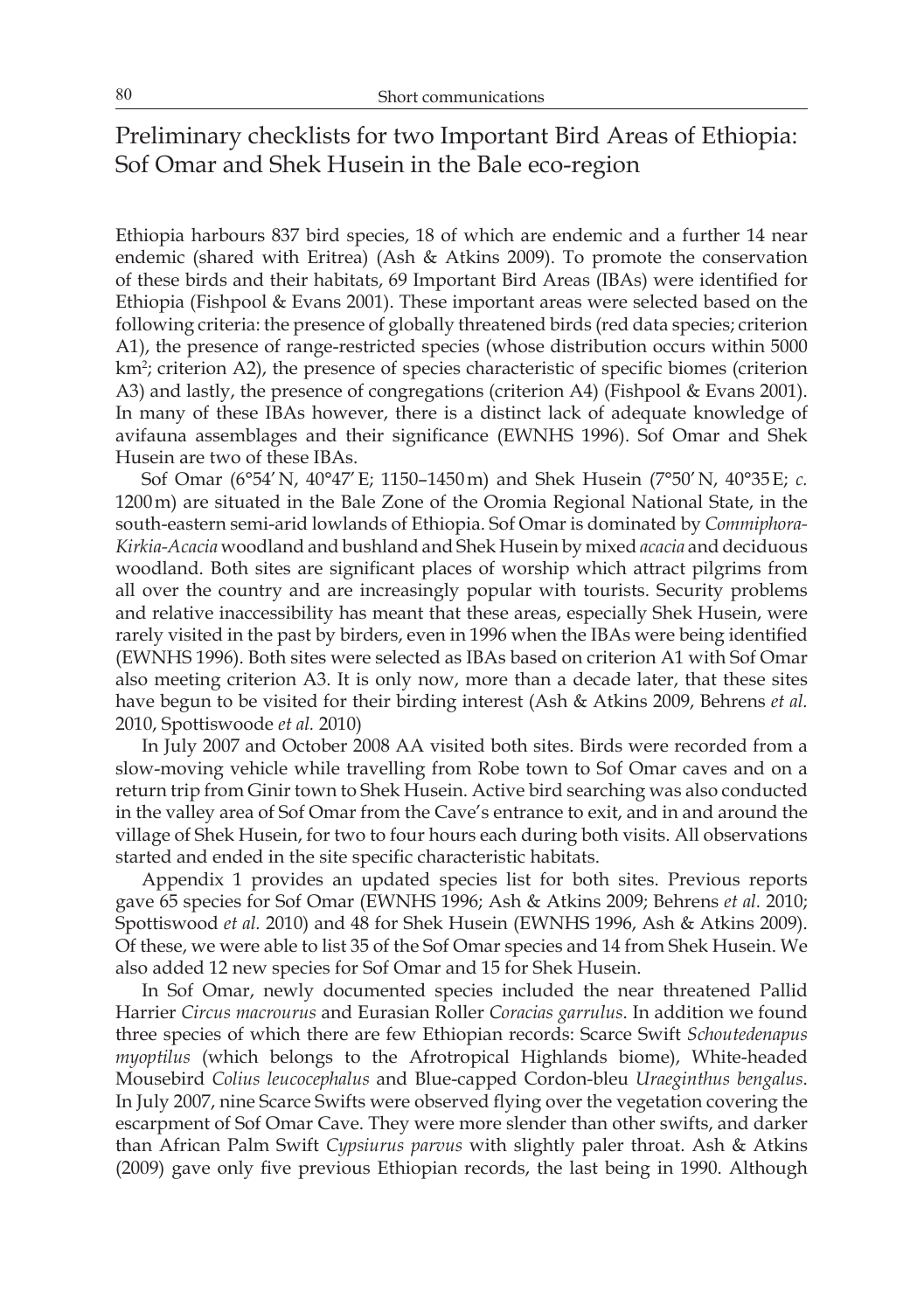White-headed Mousebird is common in Somalia, the only published record from Ethiopia concerns a 1973 sighting on the Somali border, also (as for our observation) in an area where the Speckled Mousebird *C. striatus* occurs (Ash &Atkins 2009). There are only two previous Ethiopian reports of Blue-capped Cordon-bleu, also near the Somali border, the last of these in 1973. We now have 70 species listed for Sof Omar, including 26 belonging to the Somali-Masai Biome and two to the Afrotropical Highlands biome. Three species reported for Ethiopia for just the sixth, third and second time respectively, two are near threatened and one is an Ethiopian endemic.

Newly reported species for Shek Husein include the vulnerable White-headed Vulture *Trignoceps occipitalis* and again the elusive White-headed Mousebird. This brings the total number of species documented to 56, including 21 species belonging to the Somalia-Masai Biome, one endemic, one endangered, one vulnerable and one near threatened species.

It is clear, given the diversity, rarity and the number of globally important species occurring, that both sites are correctly considered IBAs and have potential as popular Ethiopian avitourism sites. It is also clear that further visits are required at other times of year to obtain comprehensive species checklists. Serious consideration should be given to conservation of these areas given the high levels of human use. The tentative nomination of Shek Husein for World Heritage Site listing is a major step forward.

#### **Acknowledgements**

Site visits were logistically and financially supported by the Frankfurt Zoological Society- Bale Mountains Conservation Project. Biniyam Admasu and the Nyala Guide Association at the Bale Mountains National Park are duly acknowledged for accompanying us on these trips.

### **References**

Ash, J. & Atkins, J. 2009. *Birds of Ethiopia and Eritrea*. London: Christopher Helm.

- Behrens, K., Barens, K. & Boix, C. 2010. *Birding Ethiopia: A guide to the country's birding sites.* Barcelona: Lynx.
- Ethiopian Wildlife and Natural History Society (EWNHS) 1996. *Important 99 Bird Areas of Ethiopia: A first inventory.* Addis Ababa: Ethiopian Wildlife and Natural History Society and BirdLife International.
- Fishpool, L.D.C. & Evans, M.I. 2001. *Important Bird Areas in Africa and associated islands: Priorities sites for biodiversity conservation.* Newbury and Cambridge, UK: Pisces Publications and BirdLife International (BirdLife Conservation Series No. 11).
- Spottiswoode, C., Gabremichael, M. & Francis, J. 2010. *Where to Watch Birds in Ethiopia*. London: Christopher Helm.

### **Addisu Asefa**

*Bale Mountains National Park, P.O. Box 107, Goba, Ethiopia; Email: adde\_bird@yahoo.com* **Anouska A. Kinahan** *Frankfurt Zoological Society- Bale Mountains Conservation Project, P.O. Box 165, Robe, Bale Ethiopia*

*Scopus* 33: 80–83, January 2014 Received 18 September 2012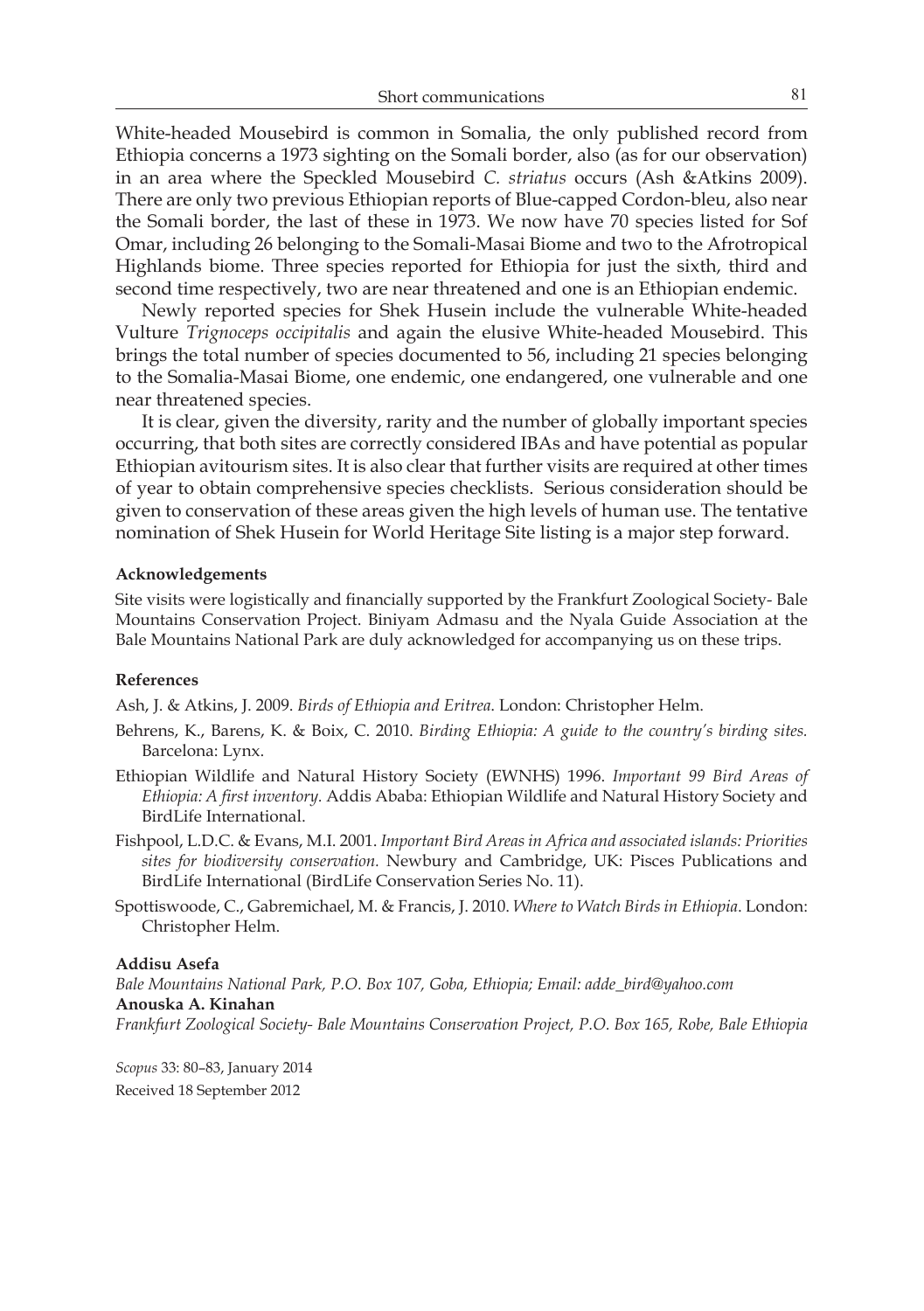|                                                                    | Sof Omar          |                | Shek Husein       |                |
|--------------------------------------------------------------------|-------------------|----------------|-------------------|----------------|
|                                                                    | Present<br>record | Past<br>record | Present<br>record | Past<br>record |
| <b>Black-shouldered Kite Elanus caeruleus</b>                      |                   | Χ              |                   |                |
| Black Kite Milvus migrans aegyptius                                | χ                 | Χ              | Х                 | Χ              |
| Bearded Vulture Gypaetus barbatus                                  |                   |                | χ                 | Χ              |
| Egyptian Vulture Neophron percnopterus                             |                   |                | Х                 | Χ              |
| Hooded Vulture Necrosyrtes monachus                                | Χ                 | Χ              | Χ                 | Χ              |
| White-headed Vulture <sup>b</sup> Trignoceps occipitallis          |                   |                |                   | χ              |
| African White-backed Vulture <sup>c</sup> Gyps africanus           |                   |                | χ                 | χ              |
| Pallid Harrier*c Circus macrourus                                  |                   | Χ              |                   |                |
| African Harrier Hawk Polyboroides typus                            | Χ                 | Χ              | Χ                 |                |
| Eastern Chanting Goshawk <sup>†</sup> Melierax poliopterus         | χ                 |                | X                 |                |
| Augur Buzzard Buteo augur                                          | Χ                 | Χ              | χ                 |                |
| Tawny Eagle Aquila rapax                                           | χ                 |                |                   | Χ              |
| Crested Francolin Francolinus sephaena                             | Χ                 | Χ              |                   |                |
| Kori Bustard Ardeotis kori                                         | Χ                 | Χ              |                   |                |
| Speckled Pigeon Columba guinea                                     | Χ                 |                |                   | Χ              |
| Red-eyed Dove Streptopelia semitorquata                            | Χ                 | Χ              | Х                 | Χ              |
| Ring-necked Dove S. capicola                                       | X                 | Χ              | Х                 |                |
| Laughing Dove S. senegalensis                                      | χ                 | Χ              | Х                 | Χ              |
| Blue-spotted Wood Dove Turtur afer                                 |                   | Χ              |                   |                |
| African Orange-bellied Parrot <sup>†</sup> Poicephalus rufiventris | Χ                 |                | Х                 |                |
| White-bellied Go-away-bird <sup>t</sup> Corythaixoides leucogaster | χ                 | Χ              | Χ                 | Χ              |
| Scarce Swift‡ Schoutedenapus myoptilus                             |                   | Χ              |                   |                |
| Speckled Mousebird Colius striatus                                 | χ                 | Χ              | χ                 |                |
| White-headed Mousebird <sup>t</sup> C. leucocephalus               |                   | Χ              |                   | χ              |
| Narina Trogon Apaloderma narina                                    | Χ                 |                | χ                 |                |
| Eurasian Hoopoe* Upupa epops                                       |                   | Χ              | X                 |                |
| Black-billed Wood-hoopoe <sup>†</sup> Phoeniculus somaliensis      | Χ                 | χ              | χ                 |                |
| Abyssinian Scimitarbill <sup>t</sup> Rhinopomastus minor           | χ                 |                | χ                 |                |
| Eurasian Roller*c Coracias garrulus                                |                   | Χ              |                   |                |
| Northern Red-billed Hornbill Tockus erythrorhynchus                | Χ                 | Χ              | χ                 |                |
| Hemprich's Hornbill T.hemprichii                                   | Χ                 | Χ              |                   |                |
| Von der Decken's Hornbill <sup>†</sup> T. deckeni                  | χ                 |                | χ                 |                |
| Black-throated Barbet <sup>†</sup> Tricholaema melanocephala       | χ                 | Χ              |                   |                |
| Lesser Honeyguide Indicator minor                                  | Χ                 |                |                   | χ              |
| Mountain Wagtail Motacilla clara                                   | Χ                 | χ              | Χ                 |                |
| Fork-tailed Drongo Dicrurus adsimilis                              | χ                 |                | X                 | Χ              |
| Brown-tailed Rock-Chat <sup>†</sup> Cercomela scotocerca           | X                 |                | χ                 |                |
| Dwarf Raven <sup>†</sup> Corvus edithae                            |                   |                |                   | Χ              |
| Northern Grey Tit <sup>†</sup> Parus thruppi                       | χ                 |                |                   |                |
| White-rumped Babbler <sup>t</sup> Turdoides leucopygius            | χ                 | Χ              | Χ                 |                |
| Common Bulbul Pycnonotus barbatus                                  | Χ                 | χ              | Χ                 | Χ              |
| Northern Brownbul Phyllstrephus strepitans                         | χ                 |                | X                 |                |
| White-winged Cliff-chat‡ Thamnolaea semirufa                       |                   | χ              |                   |                |

## **Appendix 1.** Provisional revised checklists for Sof Omar and Shek Husein.